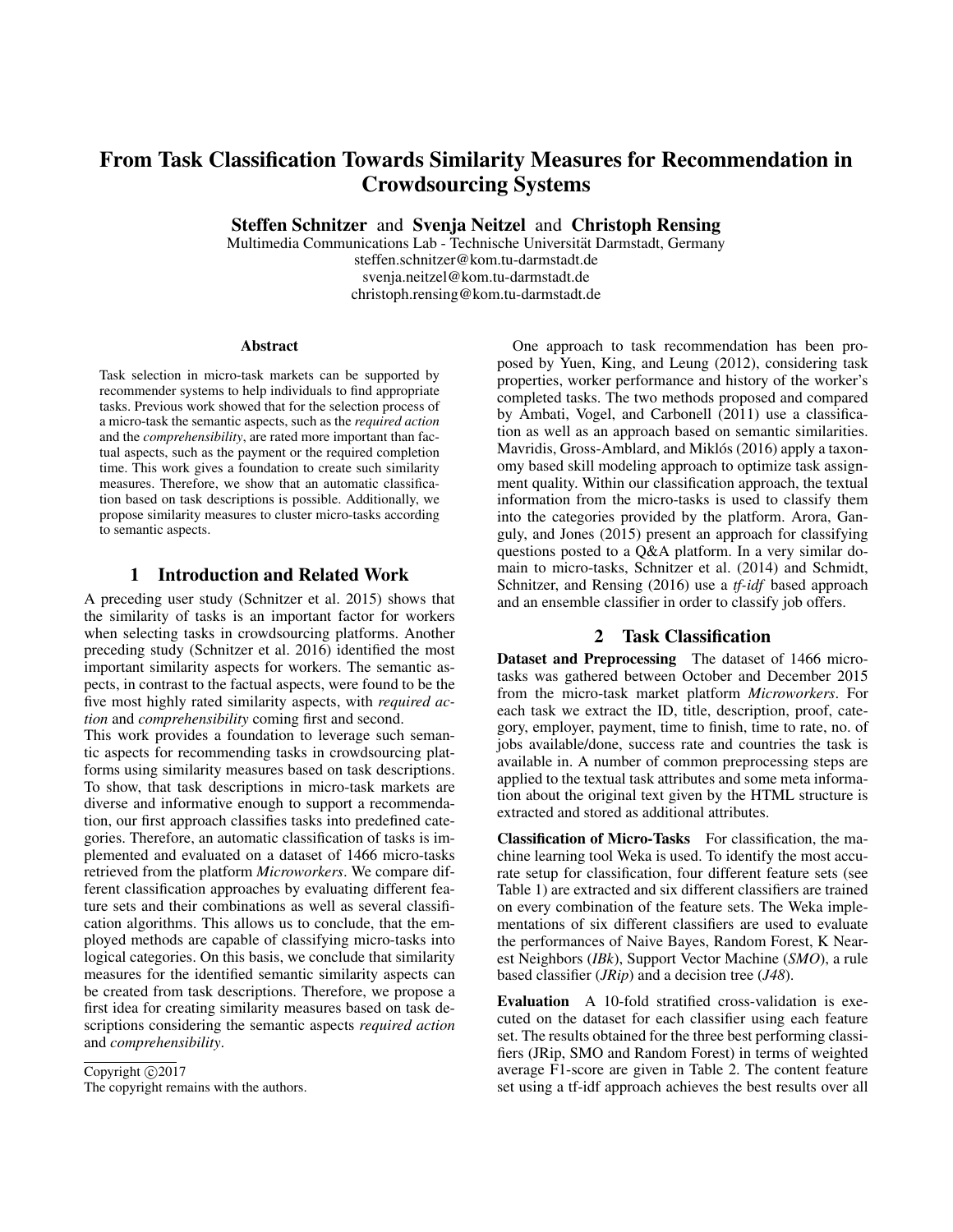|                    | Table 1: Feature sets.                                                                                                                                                                                                                                         |
|--------------------|----------------------------------------------------------------------------------------------------------------------------------------------------------------------------------------------------------------------------------------------------------------|
| <b>Feature Set</b> | <b>Features</b>                                                                                                                                                                                                                                                |
| factual            | payment, time to rate, time to finish,<br>positions, payment per minute,<br>employer, countries                                                                                                                                                                |
| content            | n-grams                                                                                                                                                                                                                                                        |
| structural         | word count, no. of bullet points, avg.<br>words per sentence, avg. commas per<br>sentence, avg. chars per word, avg.<br>paragraph length, avg. line length,<br>readability (Gunning Fog<br>Index (Gunning 1952)), lexical<br>diversity (Dickinson et al. 2015) |
| semantic           | URL hosts, named entities, sentiment                                                                                                                                                                                                                           |

Table 2: F1-scores for different classifiers and feature sets.

| <b>Feature Set</b> | <b>Random Forest</b> JRip |      | <b>SMO</b> |
|--------------------|---------------------------|------|------------|
| factual            | 0.86                      | 0.82 | 0.73       |
| structural         | 0.81                      | 0.74 | 0.54       |
| semantic           | 0.83                      | 0.75 | 0.84       |
| content (tf-idf)   | 0.92                      | 0.92 | 0.94       |

classifiers. The SMO classifier obtains the highest F1-score of 0.94 using the content feature set. However, it is outperformed by the two other classifiers when using the factual or structural feature set. Random Forest turns out to be the most stable classifier across the four feature sets.

This evaluation shows in general, that it is possible to reproduce the task categories and that a classification of microtasks is feasible. Content features were shown to be the best performing feature set, while the SMO classifier provided the best results among the classifiers. A per class evaluation showed further, that all classes with at least 10 examples can be classified with an F1-score above 0.7.

#### 3 Similarity Measures for Micro-Tasks

Task similarities based on the semantic aspects *required action* and *comprehensibility*, that were found to be relevant in the preceding study (Schnitzer et al. 2016), cannot be produced by a classification approach. The classification considers binary category membership, while similarities rely on continuous measures. However, the insights about the applicability of certain features for the classification task can be used and extended to propose an approach for calculating task similarities based on these aspects. As there is no labeled data and no predefined classes for *required action* and *comprehensibility* for micro-tasks, an unsupervised approach is necessary. In the following we propose certain features for the similarity measures that are specific for each of the semantic aspects.

Features for *required action* To measure how similar two tasks are in their *required action*, we consider verb phrases

within the task descriptions. The verb phrases in the task description are chosen, as we expect them to reflect the actions that are required to solve the task. Two task descriptions that share some verb phrases are likely to be similar regarding their *required action*. However, many verb phrases bear similar meaning, even though the vocabulary is not exactly the same. Therefore, we apply word similarities from *WordNet* (Abdalgader and Skabar 2010), (Chang, Lee, and Wang 2016).

Features for *comprehensibility* To measure similarities in comprehensibility, we adopt features from the structural and content feature set used in the classification approach. Those features are: word count, number of bullet points, average words per sentence, average commas per sentence, average chars per word, average paragraph length, average line length, readability and lexical diversity. Additionally, we add the *ratio of unusual words* in the tasks' descriptions, which is computed as the percentage of the words in the task's description that are neither contained in more than five tasks in the whole corpus nor in the English word list obtained from a Unix operating system.

Evaluation First experiments that apply the similarity measures to cluster the tasks in the dataset show good results. The category distribution of clusters regarding *required action* (see Table 3) shows, that some clusters seem to model known categories while others include tasks from many different categories.

| Category                   | A <sub>1</sub> |      | $A_{11}$ |
|----------------------------|----------------|------|----------|
| <b>Blog/Website Owners</b> |                |      | 0.11     |
| Facebook                   | 0.08           |      |          |
| Google                     | 0.10           |      |          |
| Mobile Applications        | 0.02           |      | 0.89     |
| Other                      | 0.16           |      |          |
| Promotion                  |                | 0.03 |          |
| Search, Click, Engage      | 0.47           |      |          |
| Sign up                    | 0.09           | 0.94 |          |
| Youtube/Vimeo/             | 0.04           |      |          |
| Various                    | 0.04           |      |          |

#### Table 3: Category distribution for selected clusters regarding *required action*.

# 4 Conclusion

This paper shows how the content of task descriptions can be used to create a classification of micro-tasks. It also proposes two additional similarity measures for micro-tasks. The evaluation shows that a classification is feasible using the proposed setup. We also propose similarity measures that can be applied to find similarities between micro-tasks. The proposed similarity measures can model similarities, that are different from the known categories.